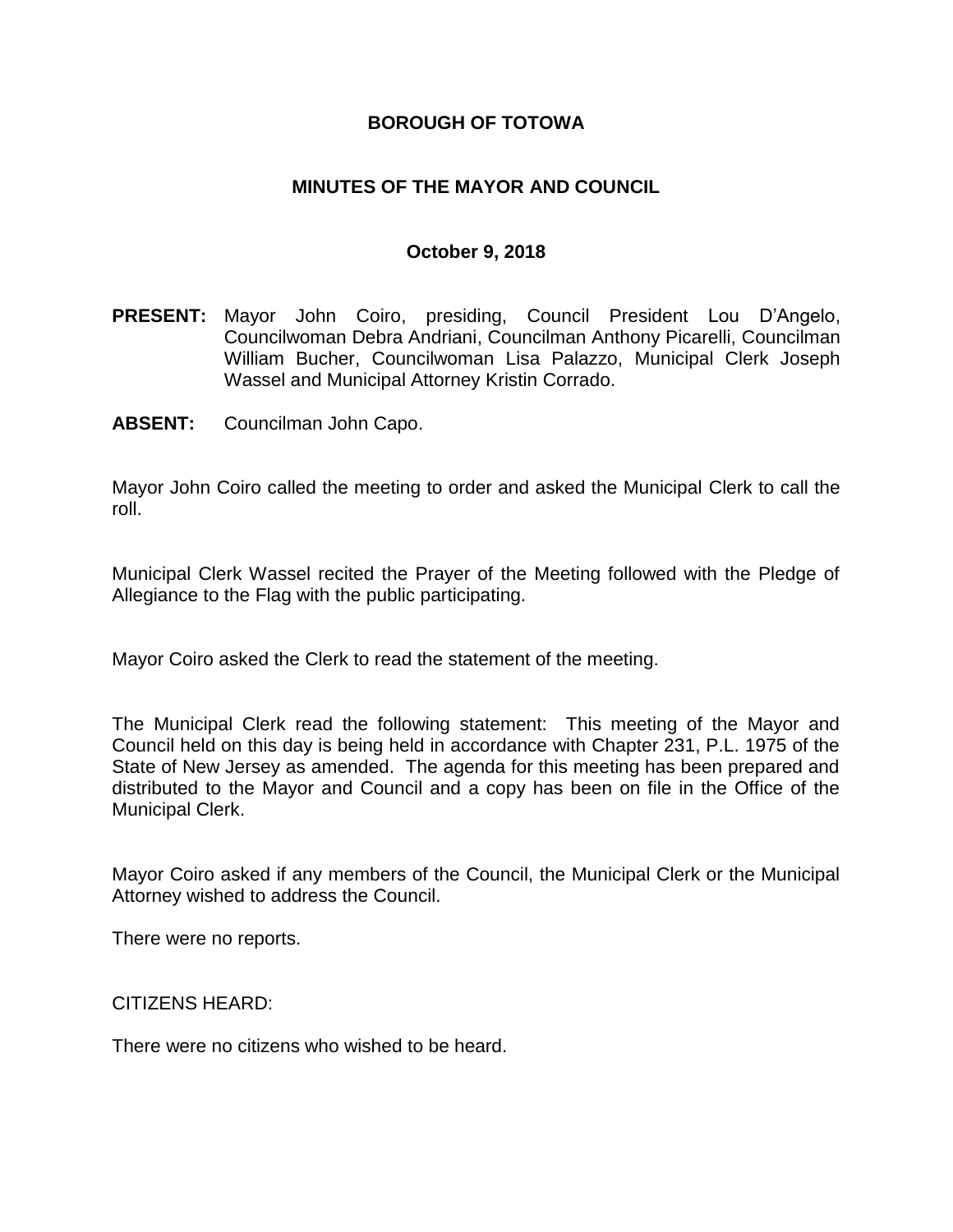There was a motion by Councilman D'Angelo, seconded by Councilwoman Andriani to approve the Minutes of the Mayor and Council for the meeting of September 25, 2018. On roll call vote, all members of the Council present voted in the affirmative.

# COMMITTEE ON FINANCE:

There was a motion by Councilman Picarelli, seconded by Councilman D'Angelo to approve Resolution No. 2018-21 for the payment of bills. On roll call vote, all members of the Council present voted in the affirmative.

There was a motion by Councilman Picarelli, seconded by Councilman D'Angelo to approve payment of the  $4<sup>th</sup>$  Quarter 2018 Budget Allotment to the Borough of Totowa Public Library in the amount of \$178,432.00. On roll call vote, all members of the Council present voted in the affirmative.

COMMITTEE ON PUBLIC SAFETY:

There was a motion by Councilman D'Angelo, seconded by Councilman Bucher to adopt the following Resolution Approving Agreement Between The Borough Of Totowa And PBA Local No. 80 Of The Borough Of Totowa Police Department January 1, 2018 Through December 31, 2020, subject to minor revisions on pages 33 and 44. On roll call vote, all members of the Council present voted in the affirmative.

### RESOLUTION NO. 113-2018

### RESOLUTION APPROVING AGREEMENT BETWEEN THE BOROUGH OF TOTOWA AND PBA LOCAL NO. 80 OF THE BOROUGH OF TOTOWA POLICE DEPARTMENT JANUARY 1, 2018 THROUGH DECEMBER 31, 2020

WHEREAS, the Mayor and Council of the Borough of Totowa recognize, pursuant to the provisions of the Employee-Employer Relations Act, (N.J.S.A. 34:13A-1.1 et seq.), PBA Local No. 80 of the Borough of Totowa Police Department ("PBA") as the exclusive majority representative for the purposes of collective negotiations of all sworn, regular, full time police officers of the Borough Police Department; and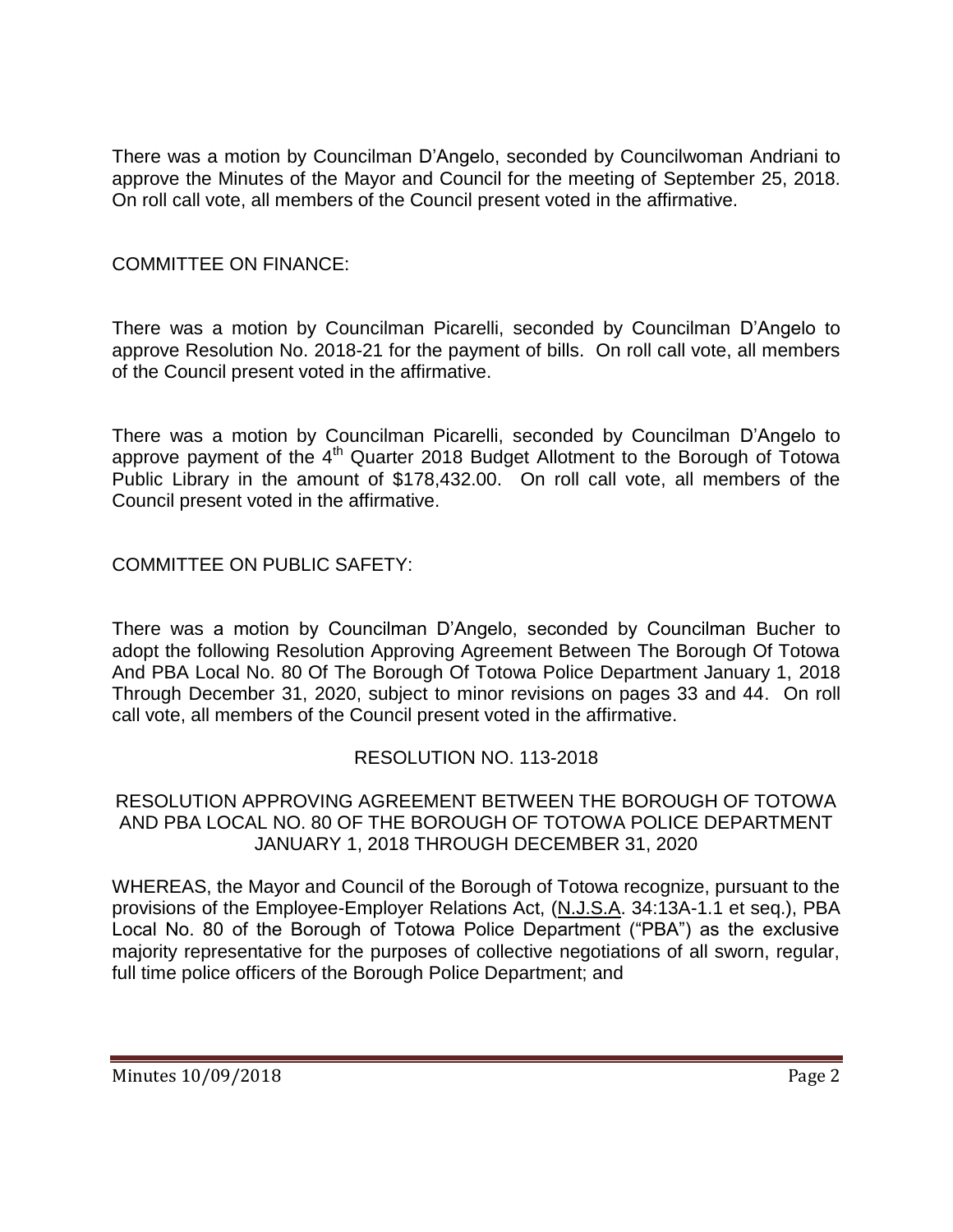WHEREAS, negotiations over wages, hours and other terms and conditions of employment were conducted by the Public Safety Committee and the duly appointed Police Salary Committee as designated by the PBA; and

WHEREAS, an understanding concerning the terms and conditions of employment between the Borough of Totowa and the PBA has been reached; and

WHEREAS, the contract shall be known and classified as a three (3) year contract commencing effective January 1, 2018 and terminating on December 31, 2020; and

WHEREAS, the Mayor and Council of the Borough of Totowa desire to memorialize the terms and conditions of said agreement in a written contract.

NOW, THEREFORE, BE IT RESOLVED, that the Mayor and Council of the Borough of Totowa do hereby approve an agreement between the Borough of Totowa and PBA Local No. 80 of the Borough of Totowa Police Department for the years 2018 through 2020.

BE IT FURTHER RESOLVED, that the Municipal Council of the Borough of Totowa does hereby authorize the Mayor and Municipal Clerk to execute any and all necessary instruments relating thereto.

There was a motion by Councilman D'Angelo, seconded by Councilman Bucher to adopt the following Resolution Of The Borough Of Totowa Authorizing The Payment Of Terminal Leave Benefits To Mark A. Tolomeo. On roll call vote, all members of the Council present voted in the affirmative.

# RESOLUTION NO. 114-2018

### RESOLUTION OF THE BOROUGH OF TOTOWA AUTHORIZING THE PAYMENT OF TERMINAL LEAVE BENEFITS TO MARK A. TOLOMEO

WHEREAS, Mark A. Tolomeo began his employment with the Borough of Totowa as a Patrol Officer in the Police Department on March 17, 1986; and

WHEREAS, Mark A. Tolomeo retired from the Borough of Totowa Police Department as a Captain effective August 1, 2018; and

WHEREAS, the policy of the Borough of Totowa is that employees with twenty-five (25) years of service are entitled to a maximum of one hundred thirty (130) days of Terminal Leave to be paid upon retirement; and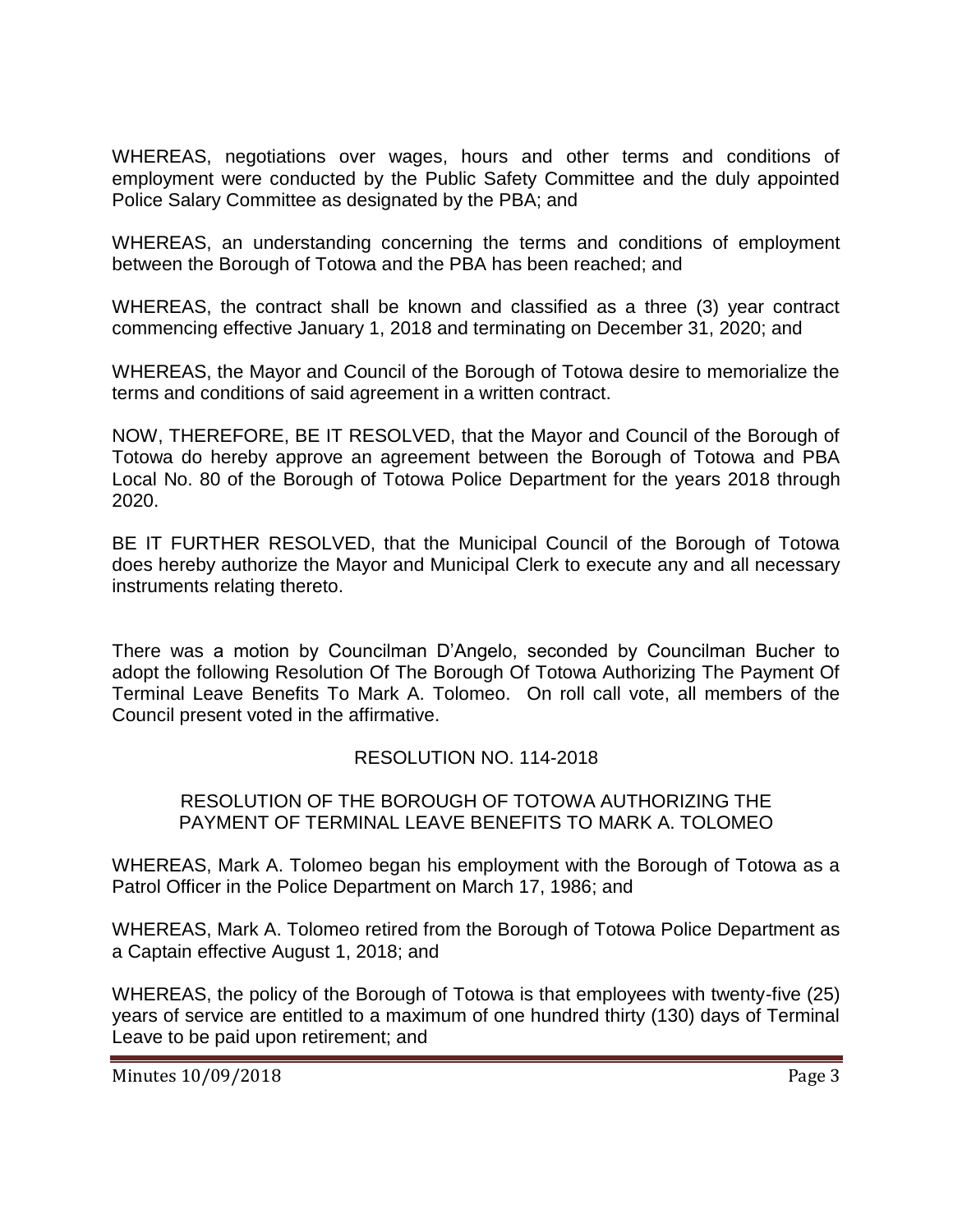WHEREAS, the Terminal Leave amount is calculated at the amount of sick day benefits, not to exceed one hundred thirty (130) days or eighty-seven (87) days for those employees under the Pitman/12 Hour Shift Schedule, at the daily rate of pay of the last twelve (12) months of service upon retirement; and

WHEREAS, Mark A. Tolomeo has accumulated eighty-seven (87) unused sick days and has completed more than twenty-five (25) years of service as an employee of the Borough of Totowa; and

WHEREAS, Mark A. Tolomeo does hereby waive any other claim and/or claims for any salary, benefits and/or other compensation.

NOW, THEREFORE, BE IT RESOLVED, by the Mayor and Council of the Borough of Totowa that Mark A. Tolomeo is granted eighty-seven (87) days of accumulated sick leave (Terminal Leave) for a total amount of seventy-seven thousand three hundred eighty-three and 50/100 Dollars (\$77,383.50). Said monies are given in full and final consideration of any and all claims that Mark A. Tolomeo may have against the Borough of Totowa.

A letter from the Happy Seniors thanking Police Chief Robert Coyle, Detective Gary Bierach and Detective Nick Varcadipane for providing them with safety tips at a recent meeting was received and filed, with copies to be placed in their respective personnel jackets.

COMMITTEE ON PUBLIC WORKS:

There was a motion by Councilman Bucher, seconded by Councilwoman Palazzo to authorize the Borough Clerk and the Borough Attorney to prepare the specifications and advertise for the receipt of bids for the purchase of fire hydrants. On roll call vote, all members of the Council present voted in the affirmative.

COMMITTEE ON ENGINEERING & PUBLIC PROPERTY:

There was a motion by Councilwoman Andriani, seconded by Councilman D'Angelo to adopt the following Resolution Authorizing The Borough Of Totowa To Enter Into A Real Estate Sales Contract For The Purchase Of 490 Totowa Road. On roll call vote, all members of the Council present voted in the affirmative.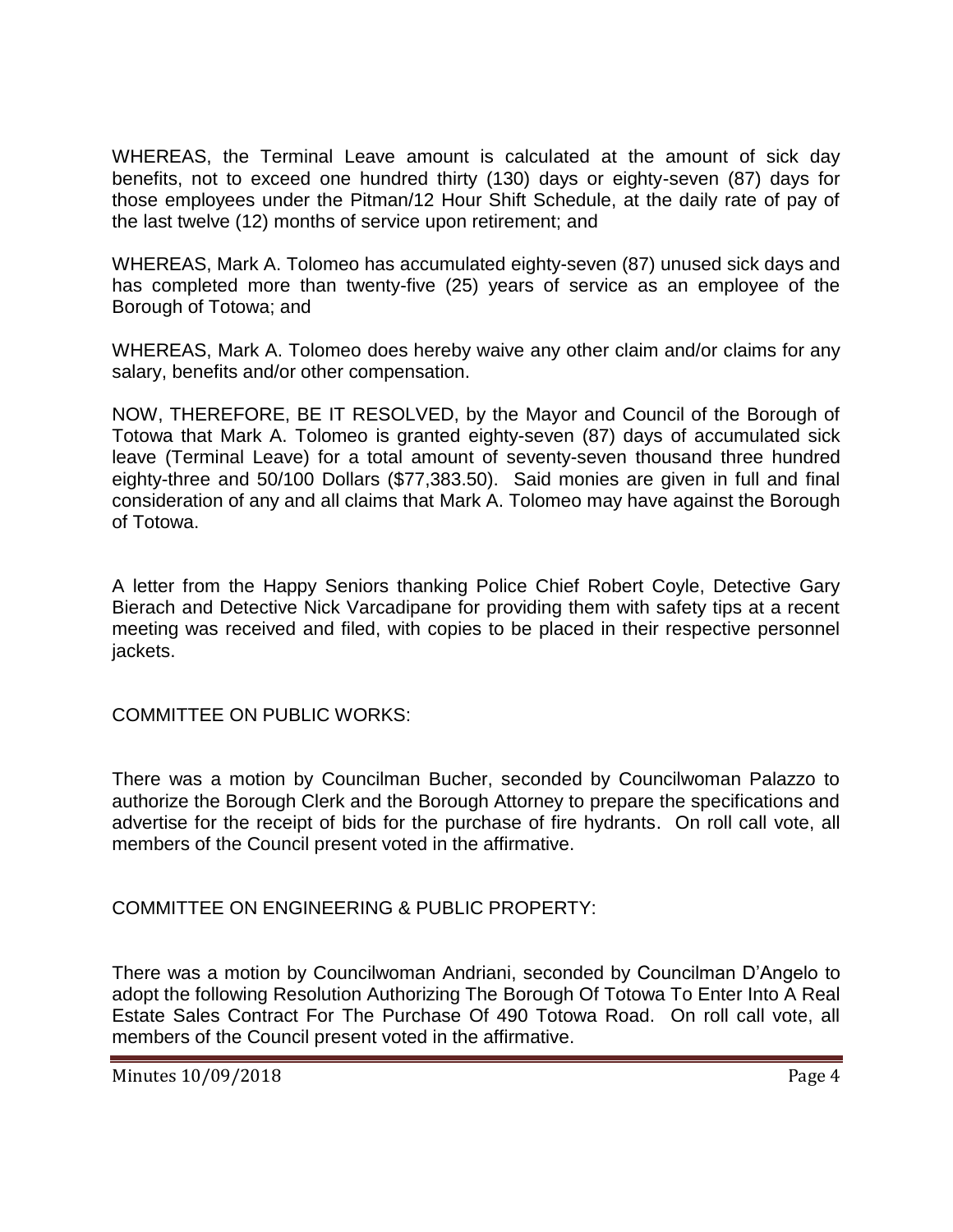# RESOLUTION NO. 115-2018

### RESOLUTION AUTHORIZING THE BOROUGH OF TOTOWA TO ENTER INTO A REAL ESTATE SALES CONTRACT FOR THE PURCHASE OF 490 TOTOWA ROAD

WHEREAS, Ruth Hollis is the owner of property located at 490 Totowa Road in the Borough of Totowa and identified as Block 187, Lot 15 on the official tax map of the Borough of Totowa; and

WHEREAS, this property has historical significance to the Borough of Totowa and is currently listed for sale; and

WHEREAS, the Mayor and Council of the Borough of Totowa desire to acquire this property in order to preserve the structure which is one of the oldest homes in Totowa; and

WHEREAS, the Borough of Totowa has made an offer in the amount of \$375,000.00 to purchase the property and this offer has been accepted by Ruth Hollis; and

WHEREAS, the Mayor and Council of the Borough of Totowa desire to memorialize the terms and conditions of the purchase of 490 Totowa Road in a Real Estate Sales Contract; and

WHEREAS, the Mayor and Council of the Borough of Totowa further desire to authorize the purchase of this property.

NOW, THEREFORE, BE IT RESOLVED, that the Mayor and Council of the Borough of Totowa do hereby authorize the Borough of Totowa to enter into a Real Estate Sales Contract with Ruth Hollis for the purchase of property located at 490 Totowa Road in the Borough of Totowa and identified as Block 87, Lot 15 on the official tax map of the Borough of Totowa.

BE IT FURTHER RESOLVED, that the Municipal Council of the Borough of Totowa does hereby authorize the Mayor and Municipal Clerk to execute any and all instruments relating thereto.

There was a motion by Councilwoman Andriani, seconded by Councilman D'Angelo to adopt the following Resolution Authorizing The Borough Clerk To Set Up A Public Sale/Auction Of Personal Property No Longer Needed For Public Use. On roll call vote, all members of the Council present voted in the affirmative.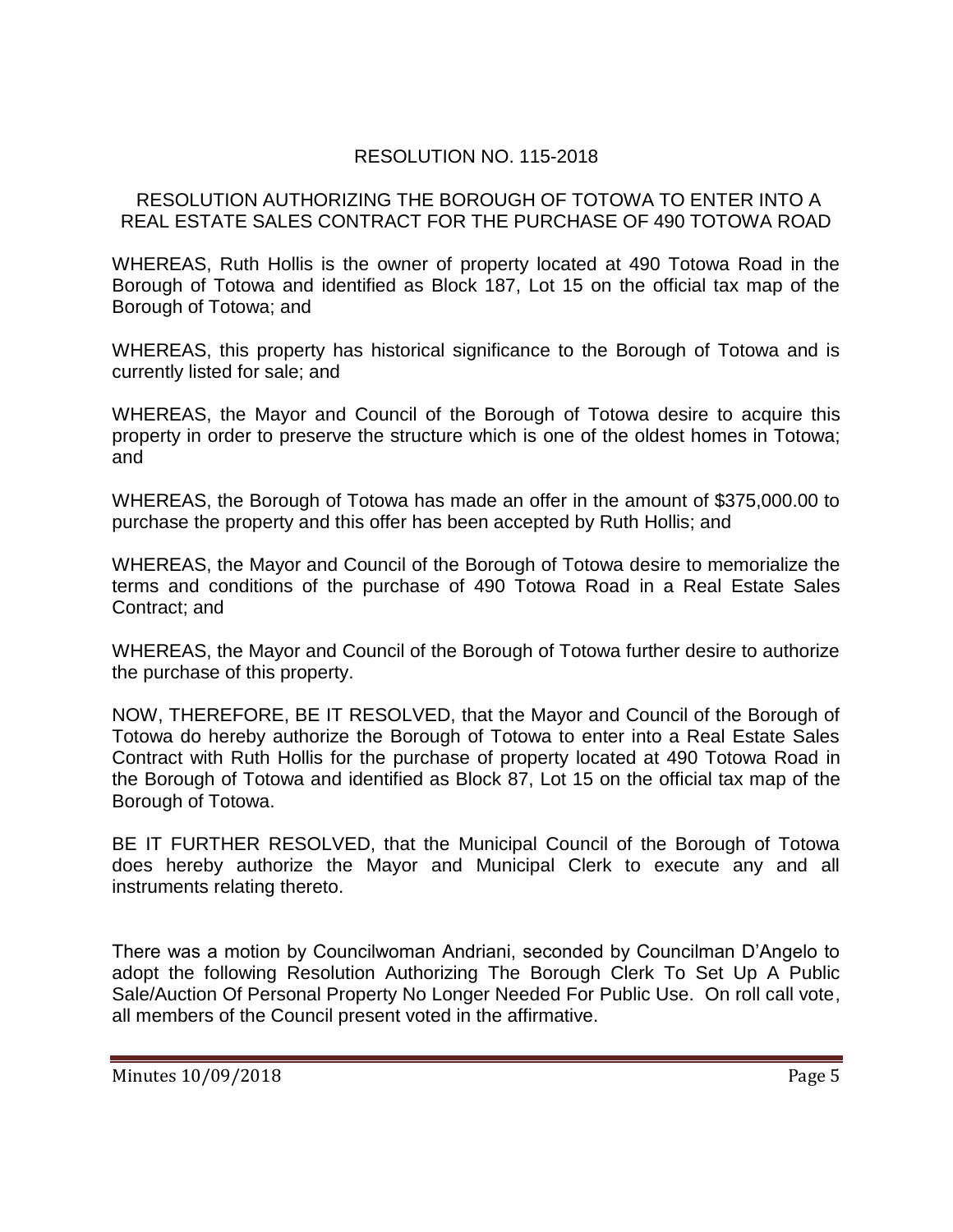# RESOLUTION NO. 116-2018

## RESOLUTION AUTHORIZING THE BOROUGH CLERK TO SET UP A PUBLIC SALE/AUCTION OF PERSONAL PROPERTY NO LONGER NEEDED FOR PUBLIC USE

WHEREAS, N.J.S.A. 40A:11-36 provides for the Manner and Method of Sale or Other Disposition of Personal Property; and

WHEREAS, the Mayor and Council of the Borough of Totowa may by resolution authorize the sale of its personal property not needed for public use; and

WHEREAS, the Mayor and Council of the Borough of Totowa have at this time determined that there are various vehicles, equipment and other personal property of different make and model that are no longer needed for public use; and

WHEREAS, it is in the best interest of the taxpayers of the Borough of Totowa that the Mayor and Council dispose of these items at public sale/auction to the highest bidder.

NOW, THEREFORE, BE IT RESOLVED, that the Mayor and Council of the Borough of Totowa do hereby authorize the Borough Clerk to set up a public sale/auction for personal property no longer needed for public use.

COMMITTEE ON LIAISON & INSPECTION:

There was no report.

COMMITTEE ON LEGISLATION & ORDINANCES:

There was a motion by Councilwoman Palazzo, seconded by Councilman Picarelli to approve Raffle License Application Nos. 2117, 2118 & 2119 for the Passaic Valley Band Association for a Tricky Tray, On-Premise 50/50 and Off-Premise 50/50 to be held on February 2, 2019 at The Elks Lodge. On roll call vote, all members of the Council present voted in the affirmative.